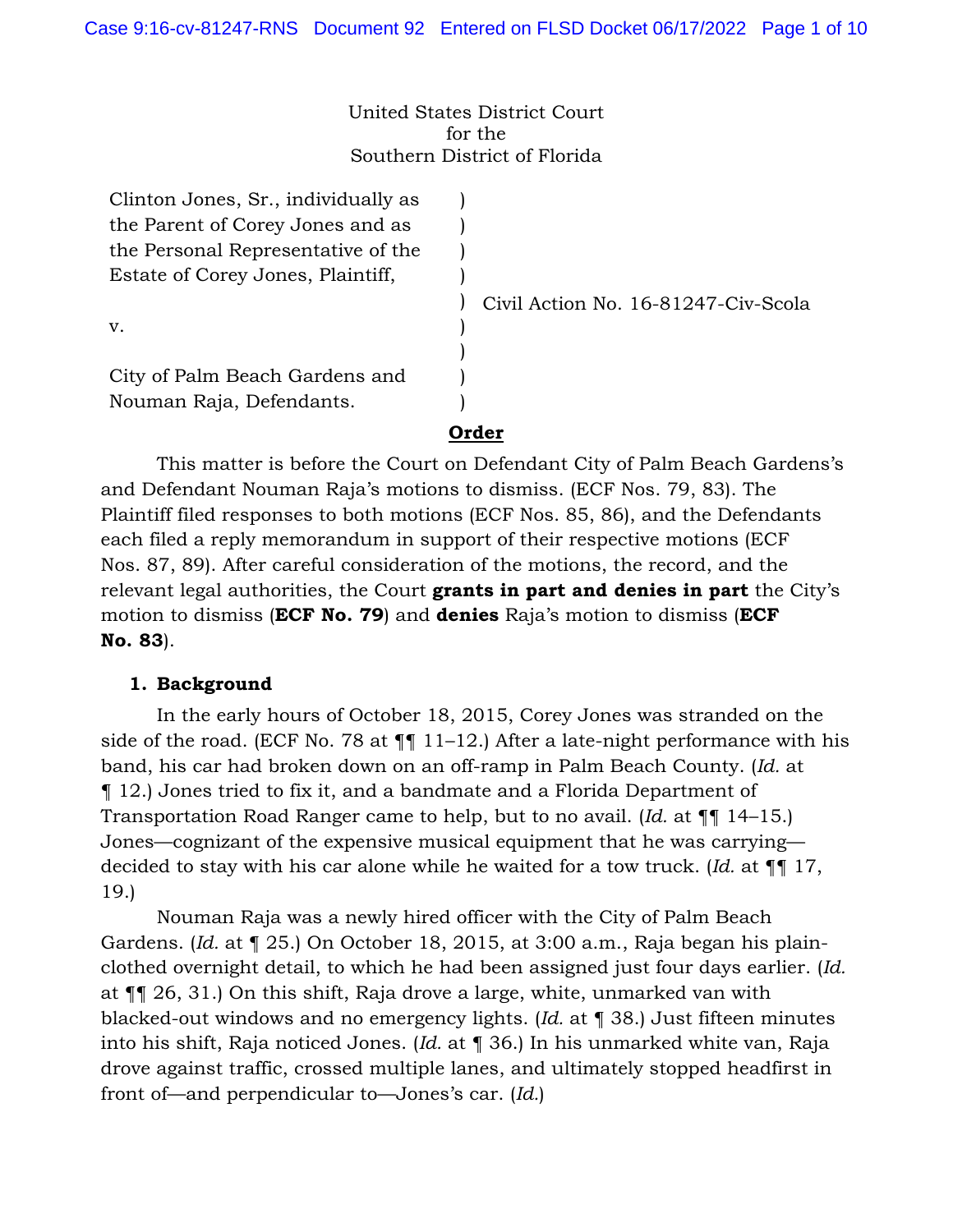Raja jumped out of the van, dressed in jeans, a baseball cap, and a brown shirt donning the NRA insignia. (*Id.* at ¶¶ 32, 41.) Neither Raja's clothes nor his van signaled that he was with the police, and Raja was not wearing a tactical vest nor was he carrying a police radio or any other police gear. (*Id.* at ¶ 41.)

At the time that Raja approached Jones, Jones had called, and was on hold with, roadside assistance. (*Id.* at ¶¶ 19, 44.) The roadside assistance operator recorded Raja's exchange with Jones. (*Id.* at ¶ 44.) Raja—without identifying himself as police—asked Jones if he was "good" three times, after which Raja directed Jones to "[g]et your fucking hands up." (*Id.*) Raja then shot at Jones. (*Id.* at ¶ 45.) Jones, confused and afraid, ran away from his vehicle into the grass nearby. (*Id.* at ¶ 46.) As Jones ran, Raja aimed and fired multiple shots, hitting and killing Corey Jones. (*Id.* at 48–49.) Ultimately, Raja was convicted of manslaughter while armed with a firearm and attempted first degree murder. (*Id.* at ¶ 51.)

## **2. Legal Standards**

When considering a motion to dismiss under Federal Rule of Civil Procedure 12(b)(6), the Court must accept all of the complaint's allegations as true, construing them in the light most favorable to the plaintiff. *See Pielage v.*  McConnell, 516 F.3d 1282, 1284 (11th Cir. 2008). A pleading need only contain "a short and plain statement of the claim showing that the pleader is entitled to relief." Fed. R. Civ. P. 8(a)(2). "[T]he pleading standard Rule 8 announces does not require detailed factual allegations, but it demands more than an unadorned, thedefendant-unlawfully-harmed-me accusation." *Ashcroft v. Iqbal*, 556 U.S. 662, 678 (2009) (quotation omitted). A plaintiff must articulate "enough facts to state a claim to relief that is plausible on its face." *Bell Atl. Corp. v. Twombly*, 550 U.S. 544, 570 (2007).

"A claim has facial plausibility when the plaintiff pleads factual content that allows the court to draw the reasonable inference that the defendant is liable for the misconduct alleged." *Iqbal*, 556 U.S. at 678. "The plausibility standard is not akin to a 'probability requirement,' but it asks for more than a sheer possibility that a defendant has acted unlawfully." *Id.* "Threadbare recitals of the elements of a cause of action, supported by mere conclusory statements, do not suffice." *Id.* Thus, a pleading that offers mere "labels and conclusions" or "a formulaic recitation of the elements of a cause of action" will not survive dismissal. *See Twombly*, 550 U.S. at 555.

Yet, where the allegations "possess enough heft" to suggest a plausible entitlement to relief, the case may proceed. *See Twombly*, 550 U.S. at 557. "[T]he standard 'simply calls for enough fact to raise a reasonable expectation that discovery will reveal evidence' of the required element." *Rivell v. Private Health Care Sys., Inc.*, 520 F.3d 1308, 1309 (11th Cir. 2008).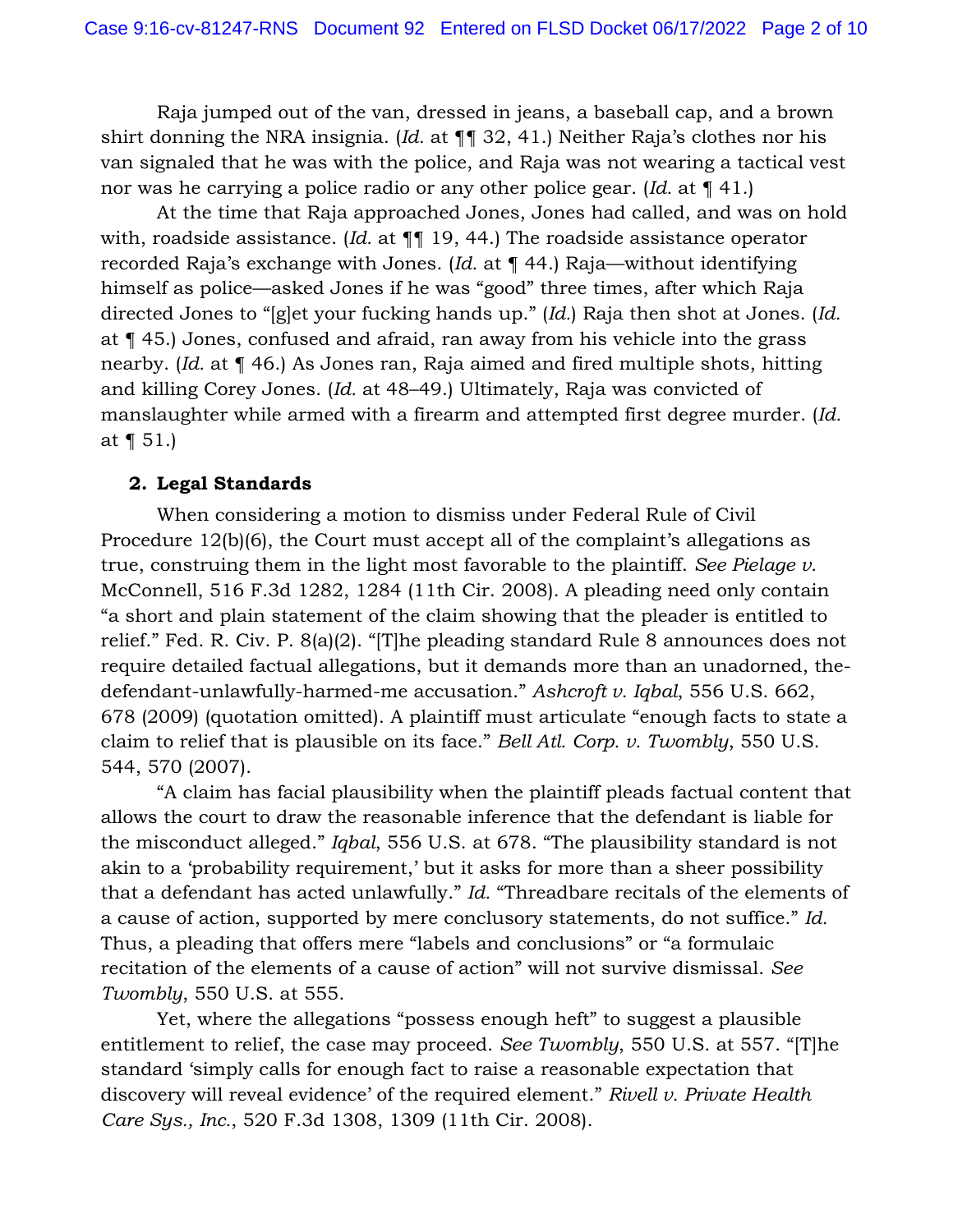## **3. Analysis**

The Plaintiff brings nine claims against the Defendants. The City now seeks to dismiss all claims against it: Count 3 (inadequate training, policies, and supervision under 42 U.S.C. § 1983), Count 5 (pre-shooting negligence), Count 7 (negligent decision to use a firearm), and Count 9 (battery, excessive and deadly force). Raja seeks to dismiss only one count: Count 4 (pre-shooting negligence). The Court will first consider the parties arguments concerning the Plaintiff's state-law claims, and then the Court will address the viability of the Plaintiff's § 1983 claim against the City.

## **A. State-Law Claims**

Florida has waived sovereign immunity for certain types of state-law tort actions, although the state has retained sovereign immunity where employees acted in "bad faith or with malicious purpose or in a manner exhibiting wanton and willful disregard of human rights, safety, or property." *See* Fla. Stat. § 768.28(9)(a). In such cases, individual suits against employees are available. *See id.* Because of this, section 768.28 "tends to cause plaintiffs to bring 'mutually exclusive' claims against a governmental entity and its employees." *See Dukes v. Miami-Dade Cnty.*, No. 05-22665-CIV, 2006 WL 8433284, at \*2 (S.D. Fla. July 10, 2006) (Huck, J.) (citing *Bryan Media, Inc. v. City of St. Petersburg*, No. 8:05CV291MSS, 2005 WL 2371992, at \*8 (M.D. Fla. Sept. 27, 2005)). The Plaintiff does so here. The Court will first address the extent to which the statelaw tort claims survive against the City, and then the Court will address Raja's claim to statutory immunity.

## *1. Municipal Statutory Immunity*

While municipalities are generally immune from state-law tort liability, Florida has waived this immunity "under circumstances in which the state or agency or subdivision, if a private person, would be liable to the claimant, in accordance with the general laws of this state." *See* Fla. Stat. § 768.28(1); *see also Lewis v. City of St. Petersburg*, 260 F.3d 1260, 1262 (11th Cir. 2001). However, such immunity remains if a plaintiff seeks to challenge the "exercise of basic governmental discretion, as opposed to the implementation of an already established policy." *See Lewis*, 260 F.3d at 1262. Similarly, municipalities retain their immunity in tort suits if the employee acted "in bad faith or with malicious purpose or in a manner exhibiting wanton and willful disregard of human rights, safety, or property." *See* Fla. Stat. § 768.28(9)(a). Therefore, at the pleading stage, the plaintiff must plausibly allege the elements of each claim, that section 768.28(9)(a) is met, and that the conduct at issue was "operational" as opposed to "discretionary." *See Lewis*, 260 F.3d at 1262.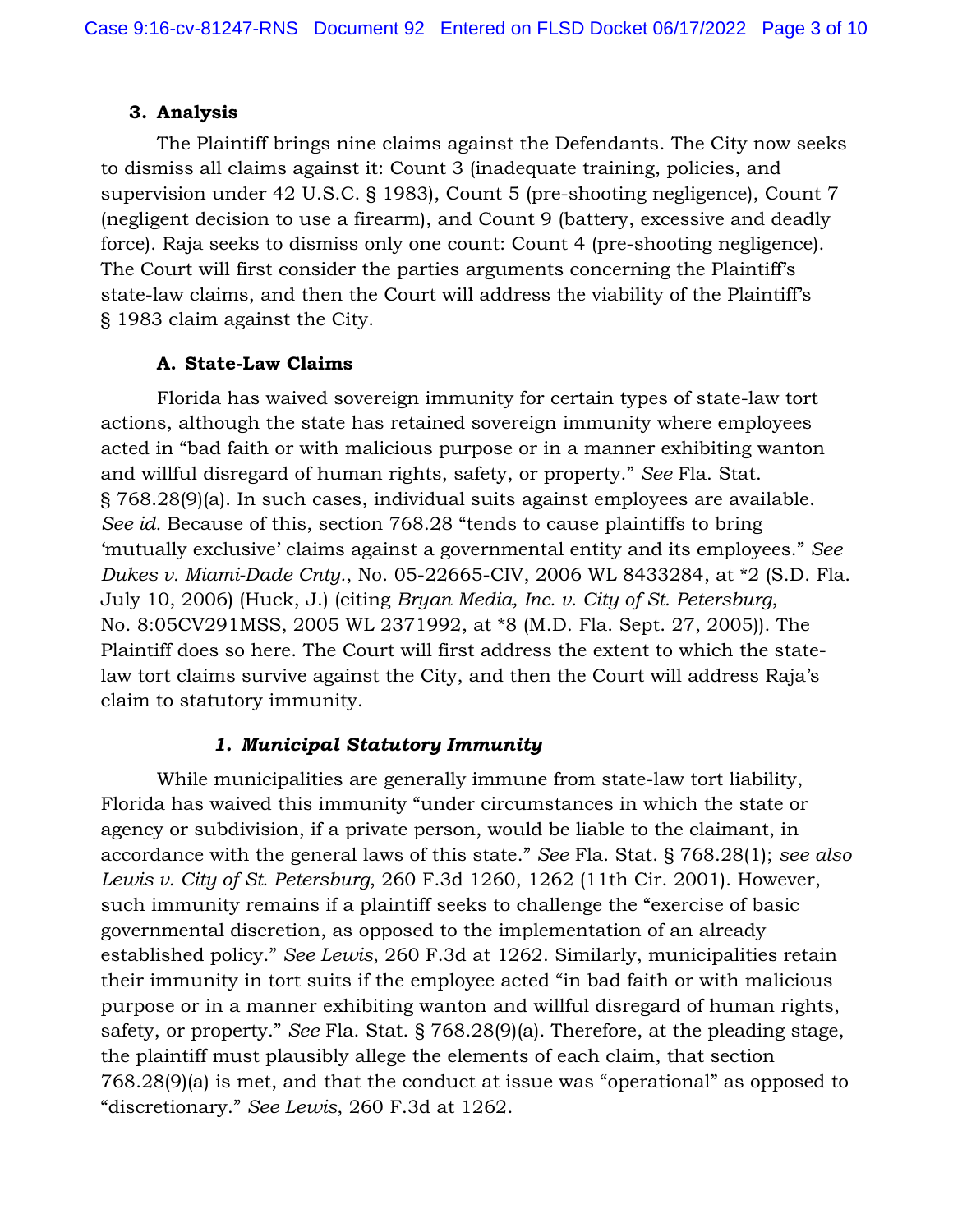The City primarily argues that the Plaintiff has not—and cannot—allege state-law claims against the City, as under no construction could the Plaintiff's allegations be construed as sounding in negligence. (ECF No. 79 at 6.) Rather, the City argues that it retained its statutory immunity, as Raja's acts can only be classified as intentional acts committed in bad faith, with malicious purpose, or in wanton and willful disregard. *See* Fla. Stat. § 768.28(9)(a). The Plaintiff counters that he merely brings tort claims against the City in the alternative, in the event that Raja's actions are not found to be in bad faith, with malicious purposes, or in wanton and willful disregard. (ECF No. 85 at 8.)

In general, parties may allege in the alternative. *See* Fed. R. Civ. P. 8(d)(2). And, while not a steadfast rule, Florida courts have opined that "the issue of whether [a government employee] acted in bad faith or with malicious purpose should be left to a fact-finder." *See Vasquez v. City of Miami Beach*, 895 F. Supp. 2d 1275, 1279 (S.D. Fla. 2012) (Martinez, J.) (discussing *McGhee v. Volusia*, 679 So.2d 729, 733 (Fla. 1996)). However, the Eleventh Circuit (in an unpublished opinion) has held that if, at the pleading stage, "the factual allegations can occur *only* from bad faith or malicious or wanton and willful conduct, then the claim against the government entity fails[.]" *See Gregory v. Miami-Dade Cnty.*, 719 F. App'x 859, 873 (11th Cir. 2017) (emphasis added). Put differently, if the claims "can only be characterized as stating claims for acts done in bad faith or in a willful or wanton manner," then a municipality's statutory immunity remains intact. *Id.* at 874; *see also McGhee*, 679 So.2d at 733 & n.7 (noting that while questions of bad faith should go to the jury, "[t]here may be cases in which summary dismissal would be proper based on different facts").

While *Gregory* is unpublished, the Court believes it is compelled to follow it, as other courts in this District have done. *See Guirola v. Miami-Dade Cnty.*, No. 21-cv-24052, 2022 WL 1658829, at \*2 (S.D. Fla. May 25, 2022) (Bloom, J.) (holding that after "[d]rawing all reasonable inferences in [p]laintiff's favor, the Court cannot construe these allegations as describing anything less than acts 'committed in bad faith or with malicious purpose or in a manner exhibiting wanton and willful disregard of human rights, safety, or property") (citing *Gregory*, 719 F. App'x at 874); *Gaviria v. Guerra*, No. 17-23490-CIV, 2018 WL 1876124, at \*11 (S.D. Fla. Apr. 19, 2018) (Altonaga, J.) (dismissing claim against a municipal government, as, despite the plaintiff's alternative pleadings, the court "[could] not construe these allegations as describing anything less than acts 'committed in bad faith or with malicious purpose or in a manner exhibiting wanton and willful disregard of human rights, safety, or property") (citing *Gregory*, 719 F. App'x at 874).

Applying *Gregory*, the Court finds that the conduct that the Plaintiff alleges can only be construed as having been committed in "bad faith or with malicious purpose or in a manner exhibiting wanton and willful disregard of human rights,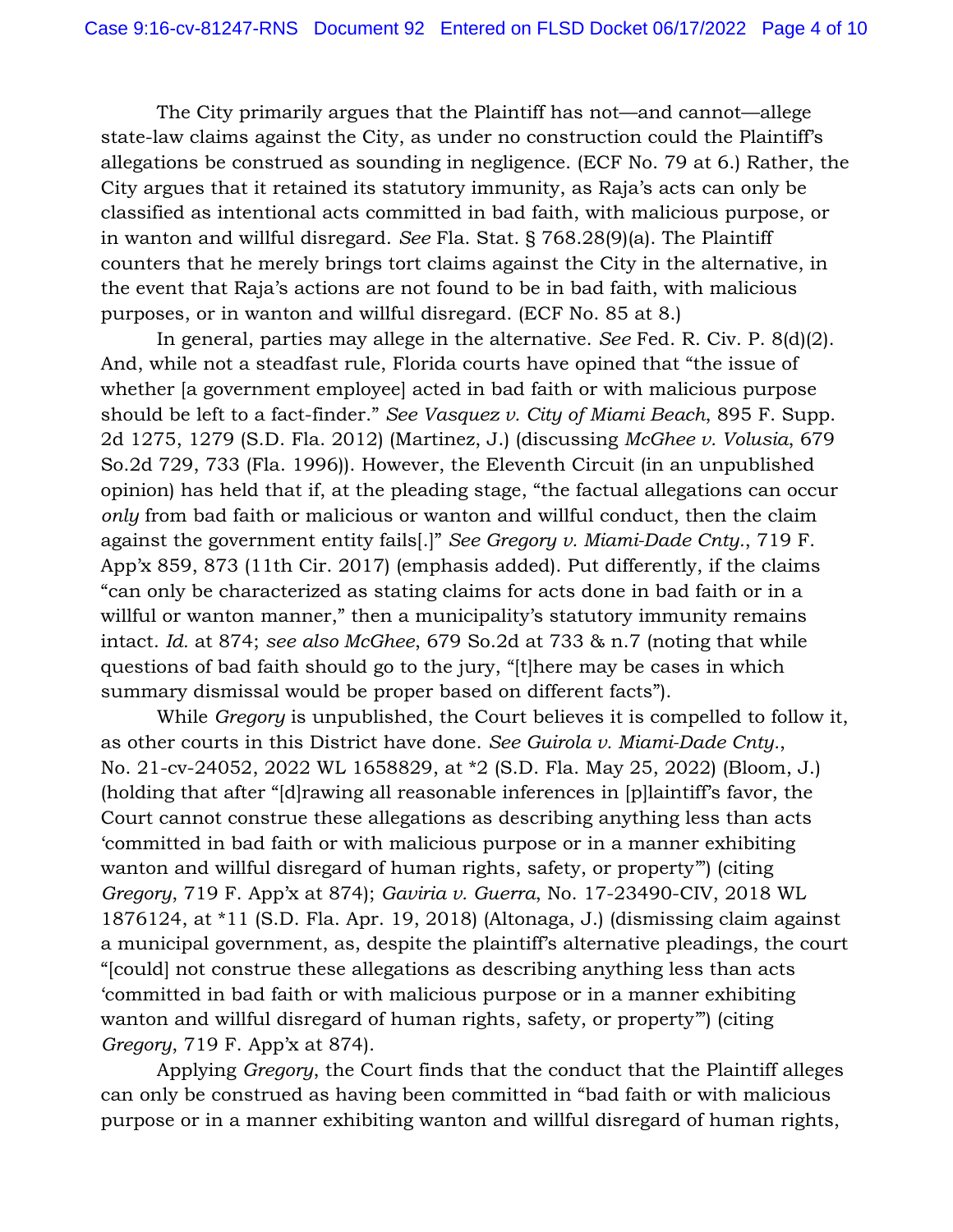safety, or property." *See* Fla. Stat. § 768.28(9)(a). Just as in *Gregory*, where the court concluded that "no version of the facts pled" permitted a finding that the police officer acted lawfully in shooting a child six times in the back while the child had not resisted or threatened the officer, here, Raja allegedly shot Jones multiple times as Jones ran away in fear. *See Gregory*, 719 F. App'x at 873–84; *see also Dukes*, 2006 WL 8433284, at \*2 (dismissing a negligence claim against a municipality and holding that the officers' acts of shooting and kicking the plaintiff could "not be characterized as anything but acts" that fell within Fla. Stat. § 768.28(9)(a)). And as in *Gregory*, the Plaintiff alleges that Jones was not committing any criminal conduct and that Jones did not resist or threaten Raja at any point. *See Gregory*, 719 F. App'x at 873–84; *see also Gaviria*, 2018 WL 1876124, at \*11 (dismissing negligence claim against municipality where the plaintiff was not resisting the officers yet the officers continued to beat the plaintiff).

As the Court finds that the Plaintiff's allegations can only be construed as acts "committed in bad faith or with malicious purpose or in a manner exhibiting wanton and willful disregard of human rights, safety, or property," the Court must dismiss the Plaintiff's state-law tort claims against the City.

## *2. Officer Immunity*

Raja only moves to dismiss Count 4, a claim for "pre-seizure/pre-shooting negligence." (ECF No. 83.) In Count 4, the Plaintiff argues that Raja's pre-shooting conduct was negligent, pointing to the lack of probable cause and Raja's conduct driving on the wrong side of the road, stopping perpendicular in front of Jones's car, wearing a hat that obstructed his face, and failing to identify himself as an officer. (ECF No. 78 at ¶¶ 93–94, 98.) Raja argues—as to this Count only—that statutory immunity attaches, as Raja's pre-shooting conduct occurred while he was on duty and was not done in a manner to divest him from immunity under section 768.28(9)(a). (ECF No. 83 at 5.)

Florida law shields police officers from liability in tort actions for conduct taken "in the scope of her or his employment." *See* Fla. Stat. § 768.28(9)(a). However, as explained above, officers have no immunity where they acted "in bad faith or with malicious purpose or in a manner exhibiting wanton and willful disregard of human rights, safety, or property." *See id.* Therefore, courts must dismiss such claims unless the plaintiff makes "a good faith allegation in the complaint" that the public official either acted outside the scope of his employment or "acted in bad faith or with malicious purpose or in a manner exhibiting wanton and willful disregard of human rights, safety, or property." *See Forrest v. Pustizzi*, No. 16-cv-62181, 2017 WL 2472537, at \*6 (S.D. Fla. June 7, 2017) (Gayles, J.) (quoting *Brown v. McKinnon*, 964 So.2d 173, 175 (Fla. 3d DCA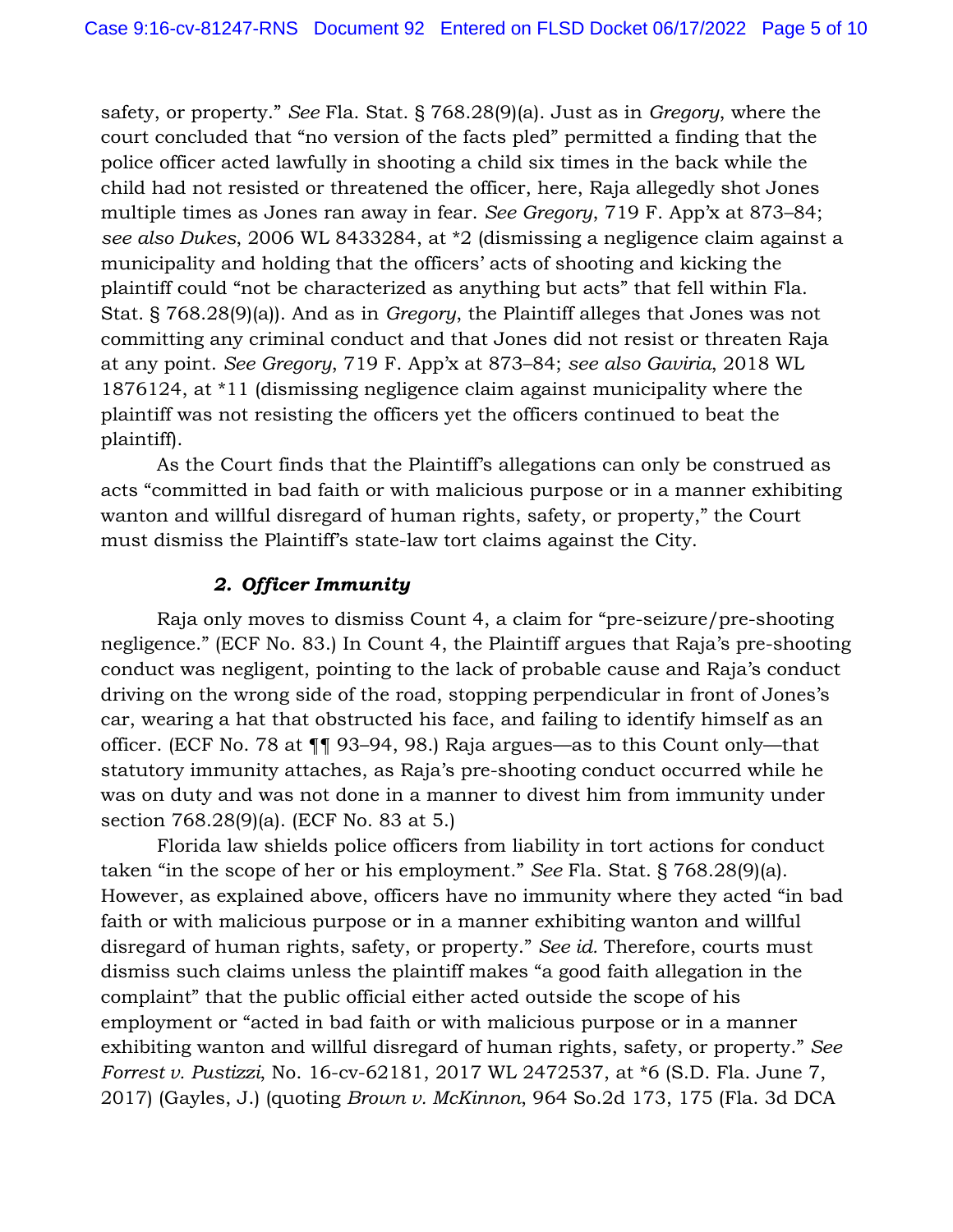2007)). In other words, at the pleading stage, a plaintiff must allege that the officer acted out of "ill will, hatred, spite, or an evil intent" or that the officer "knew, or reasonably should have known . . . that his or her conduct would naturally or probably result in injury and, with such knowledge, disregarded the foreseeable injurious consequences." *See id.* (internal citations omitted); *see also O'Boyle v. Thrasher*, 638 F. App'x 873, 879 (11th Cir. 2016).

As the Court held above, the Plaintiff's allegations can only be construed as Raja acting "in bad faith or with malicious purpose or in a manner exhibiting wanton and willful disregard of human rights, safety, or property." *See* Fla. Stat. § 768.28(9)(a). Therefore, the Court finds that the Plaintiff has sufficiently alleged that Raja acted in a manner that removes him from § 768.28(9)(a)'s immunity. As an initial matter, malice and intent may be alleged generally. *See Kist v. Hubbard*, 93 So.3d 1100, 1102 (Fla. Dist. Ct. App. 2012); Fed. R. Civ. P. 9(b). Moreover, the lack of probable cause permits an inference of bad faith or malice. *See Colonial Stores, Inc. v. Scarbrough*, 355 So.2d 1181, 1185 (Fla. 1977) ("It is recognized that malice may be inferred from the absence of probable cause."). Here, not only does the Plaintiff allege that Raja acted in bad faith, with malicious purpose, or in wanton disregard (ECF No. 78 at ¶ 98), but the Plaintiff also alleges that Raja without probable cause—swerved across traffic, stopped in front of Jones's vehicle, and, without identifying himself, recklessly escalated the situation. *See Pagano v. Pekrol*, No. 19-60891-CIV, 2020 WL 12933751, at \*3 (S.D. Fla. Feb. 19, 2020) (Smith, J.) (holding that allegations that an officer "acted without probable cause" are sufficient to overcome § 768.28(9)(a) immunity at the pleading stage). Such allegations plausibly give rise to a finding that Raja—prior to shooting Jones—acted, at least, in "a manner exhibiting wanton and willful disregard" of Jones's safety. *See Forrest*, 2017 WL 2472537, at \*6. Therefore, the Court denies Raja's motion to dismiss, as the Plaintiff has plausibly alleged that Raja has no claim to section 768.28(9)(a)'s statutory immunity.

#### **B. Municipal Liability under 42 U.S.C. § 1983**

Last, in Count 3, the Plaintiff alleges that the City violated 42 U.S.C. § 1983 as it failed to provide adequate training and supervision regarding the plainclothed overnight detail, to which Raja had been assigned. (ECF No. 78 at ¶ 89.)

Any person acting under the color of state law who violates a constitutional right of another is liable for the injured party's losses. *See* 42 U.S.C. § 1983. This liability applies to a municipality when "execution of a government's policy or custom, whether made by its lawmakers or by those whose edicts or acts may fairly be said to represent official policy, inflicts the injury[.]" *Monell v. New York City Dep't of Soc. Servs.*, 436 U.S. 658, 694 (1978). However, there are limits on this liability. "[A] municipality cannot be subjected to § 1983 liability based upon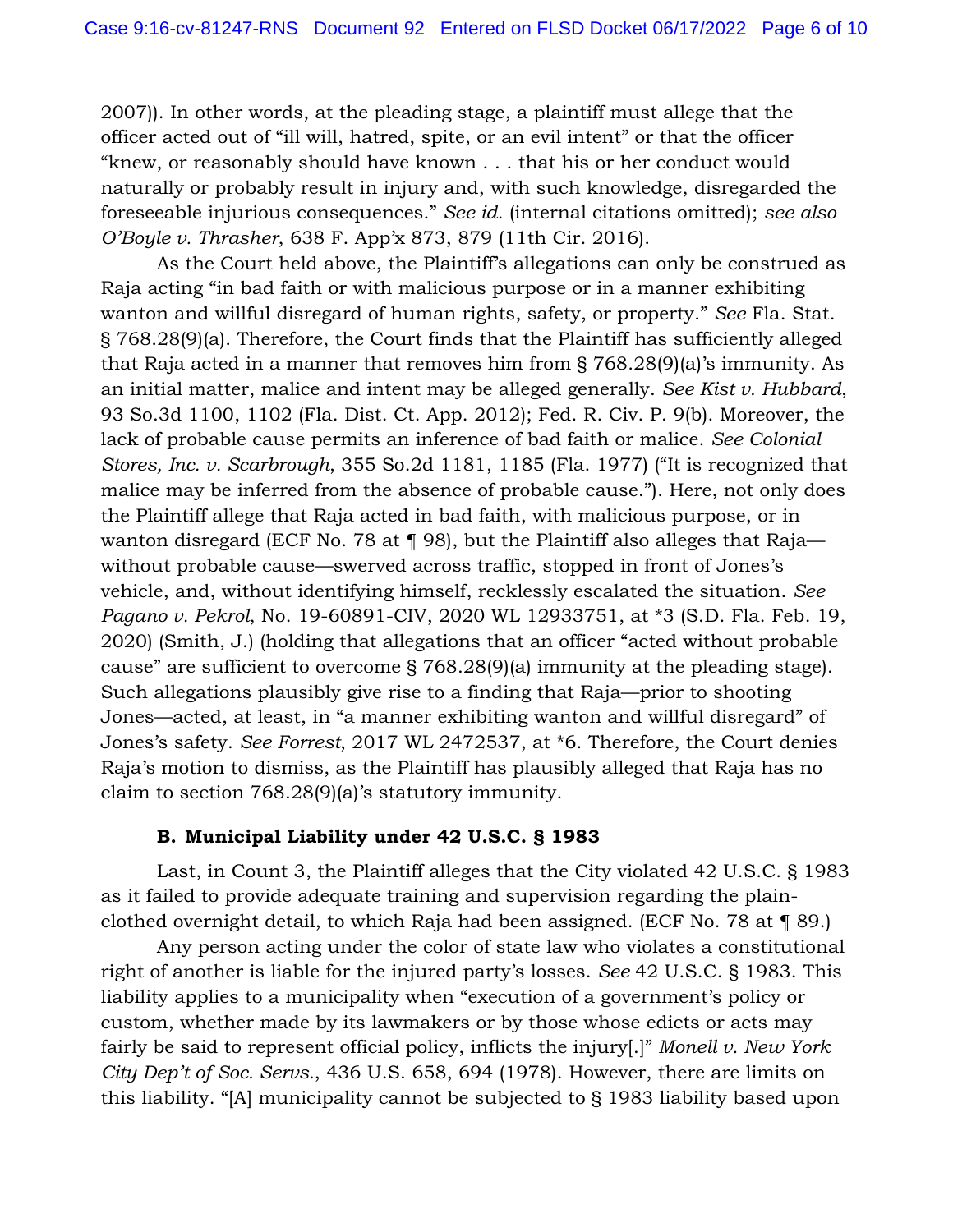theories akin to respondeat superior[;] . . . only deprivations arising from municipal custom or policy can result in municipal liability." *Anderson v. City of Atlanta*, 778 F.2d 678, 685 (11th Cir. 1985) (citing *Monell*, 436 U.S. at 694). In other words, "[w]hen an injury is inflicted as the result of governmental policy or custom, the government is responsible under § 1983." *Id.*

To adequately state a claim for municipal liability under § 1983, a plaintiff must plead (1) that their constitutional rights were violated, (2) the municipality had a "custom or policy that constituted deliberate indifference to that constitutional right," and (3) that policy or custom caused the violation. *See McDowell v. Brown*, 392 F.3d 1283, 1289 (11th Cir. 2004) (citing *City of Canton v. Harris*, 489 U.S. 378, 388 (1989)). The Court will walk through these three requirements to state a claim for municipal liability under section 1983, and as the Court finds that each have been sufficiently pled, the Court denies the City's motion to dismiss Count 3.

#### *1. Constitutional Violation*

As set forth above, plaintiffs must first plead that their constitutional rights were violated. *See McDowell*, 392 F.3d at 1289. The Court finds, and it does not appear that the City contests, that the Plaintiff pled that Jones suffered a constitutional violation. *See Mercado v. City of Orlando*, 407 F.3d 1152, 1160 (11th Cir. 2005) ("Using deadly force in a situation that clearly would not justify its use is unreasonable under the Fourth Amendment."). Therefore, this element is met.

#### *2. Custom or Policy that Constituted Deliberate Indifference*

Plaintiffs must also allege that the municipality had a "custom or policy that constituted deliberate indifference to [the plaintiff's violated] constitutional right." *See McDowell*, 392 F.3d at 1289. To allege a "custom or policy," a plaintiff must plead either "(1) an officially promulgated policy or (2) an unofficial custom or practice shown through the repeated acts of a final policymaker for the county." *Grech v. Clayton Cnty.*, 335 F.3d 1326, 1329 (11th Cir. 2003). And to meet the "deliberate indifference" standard, a plaintiff must allege that "the municipality knew of a need to train and/or supervise in a particular area and the municipality made a deliberate choice not to take any action." *Gold v. City of Miami*, 151 F.3d 1346, 1350 (11th Cir. 1998).

As the Plaintiff here does not plead that an official promulgated policy controls, the Plaintiff must allege that the City had "an unofficial custom or practice shown through the repeated acts of a final policymaker for the county." *See Grech*, 335 F.3d at 1329. Such a custom can be established where "a failure to train reflects a 'deliberate' or 'conscious' choice by a municipality[.]" *See City of*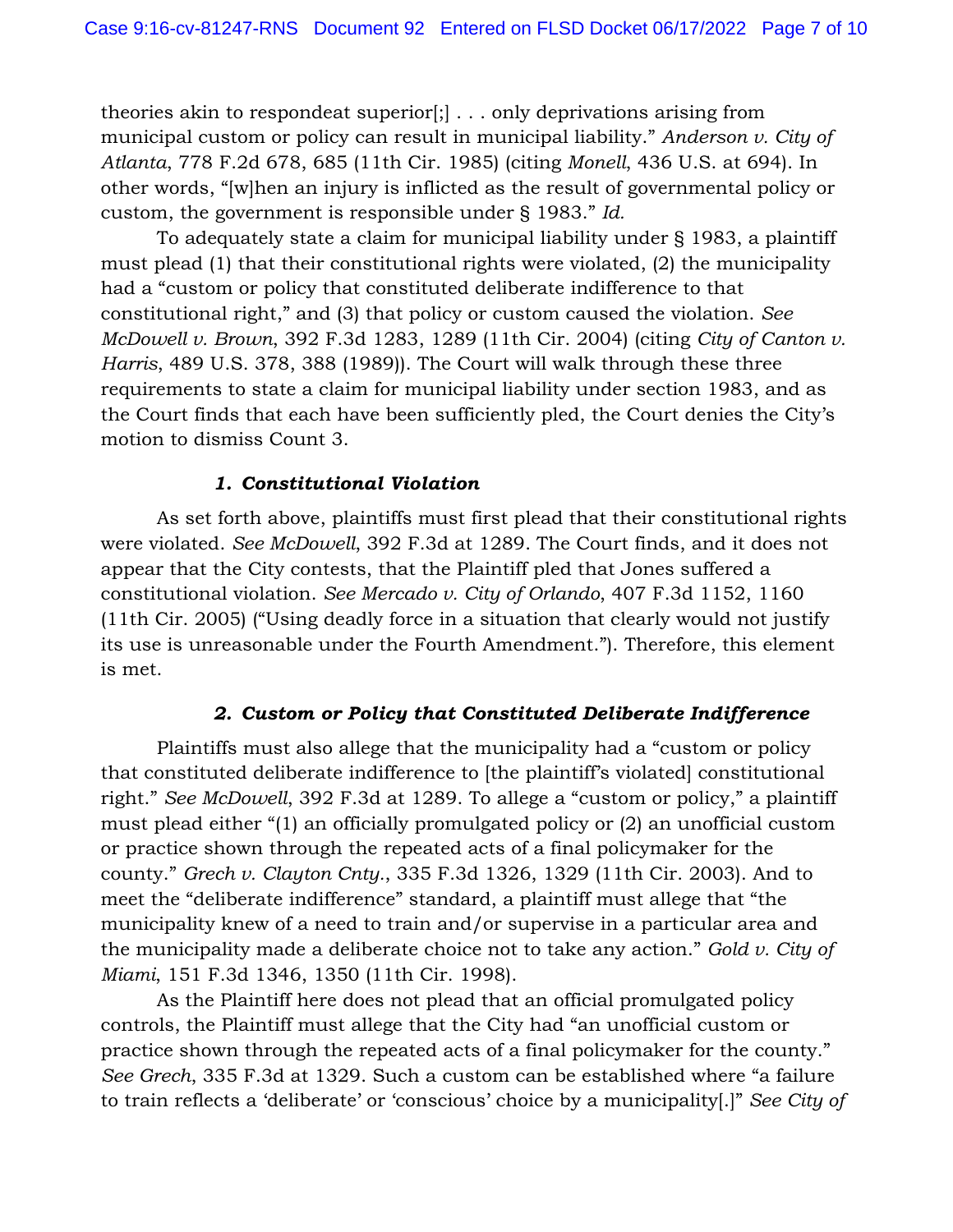*Canton*, 489 U.S. at 389. To meet this standard, the municipality must have had notice and "knew of a need to train and/or supervise in a particular area and the municipality made a deliberate choice not to take any action." *See Whitaker v. Miami-Dade Cnty.*, 126 F. Supp. 3d 1313, 1323 (S.D. Fla. 2015) (quoting *Gold*, 151 F.3d at 1350); *City of Canton*, 489 U.S. at 388 (holding that a municipality may be liable for inadequate police training where "the failure to train amounts to deliberate indifference to the rights of persons with whom the police come into contact").

The City primarily argues that the Plaintiff has failed to plead any facts regarding past incidents demonstrating a need for training or the nature of any deficient training. The City argues that this is fatal and that the Plaintiff must allege past incidents giving "rise to the need for additional training" as well as the "identity of these alleged improper policies [and] why they are deficient." (ECF No. 79 at 13–14.)

However, the Plaintiff need not necessarily allege past incidents or specific policies. Ordinarily, plaintiffs must provide "some evidence of a pattern of improper training" and show that the municipality was "aware" of the deficiencies of its training. *See Underwood v. City of Bessemer*, 11 F.4th 1317, 1333 (11th Cir. 2021) (quoting *Skop v. City of Atlanta*, 485 F.3d 1130, 1145 (11th Cir. 2007)). However, courts have held that municipalities may be put on sufficient notice where the "need for such training [is] plainly obvious" to the relevant decisionmakers. *See Wright v. Sheppard*, 919 F.2d 665, 674 (11th Cir. 1990); *see also City of Canton*, 489 U.S. at 390 (holding that where "the need for more or different training is so obvious, and the inadequacy so likely to result in the violation of constitutional rights . . . the policymakers of the city can reasonably be said to have been deliberately indifferent to the need"). Moreover, plaintiffs need not necessarily allege a pattern of constitutional violations to state a claim. Rather, the Eleventh Circuit has held that "a single constitutional violation may establish municipal liability when there is 'sufficient independent proof that the moving force of the violation was a municipal policy or custom." *Favors v. City of Atlanta*, 849 F. App'x 813, 821 (11th Cir. 2021) (quoting *Vineyard v. Cnty. of Murray, Ga.*, 990 F.2d 1207, 1212 (11th Cir. 1993)); *see also Connick v. Thompson*, 563 U.S. 51, 63 (2011) (discussing the availability of "single-incident" municipal liability).

The Plaintiff alleges that the City failed to create policies regarding "how plain-clothed officers in unmarked vehicles were to approach, engage, stop and seize civilians during . . . overnight detail." (ECF No. 78 at ¶ 75.) The Plaintiff contends that this failure infected the "plain-clothed overnight detail," where officers purposefully wore civilian clothing and drove in unmarked cars at night. (*Id.* at ¶¶ 27, 79, 81.) The Plaintiff argues that the need for such policies and training was "obvious and highly predictable," as where plain-clothed overnight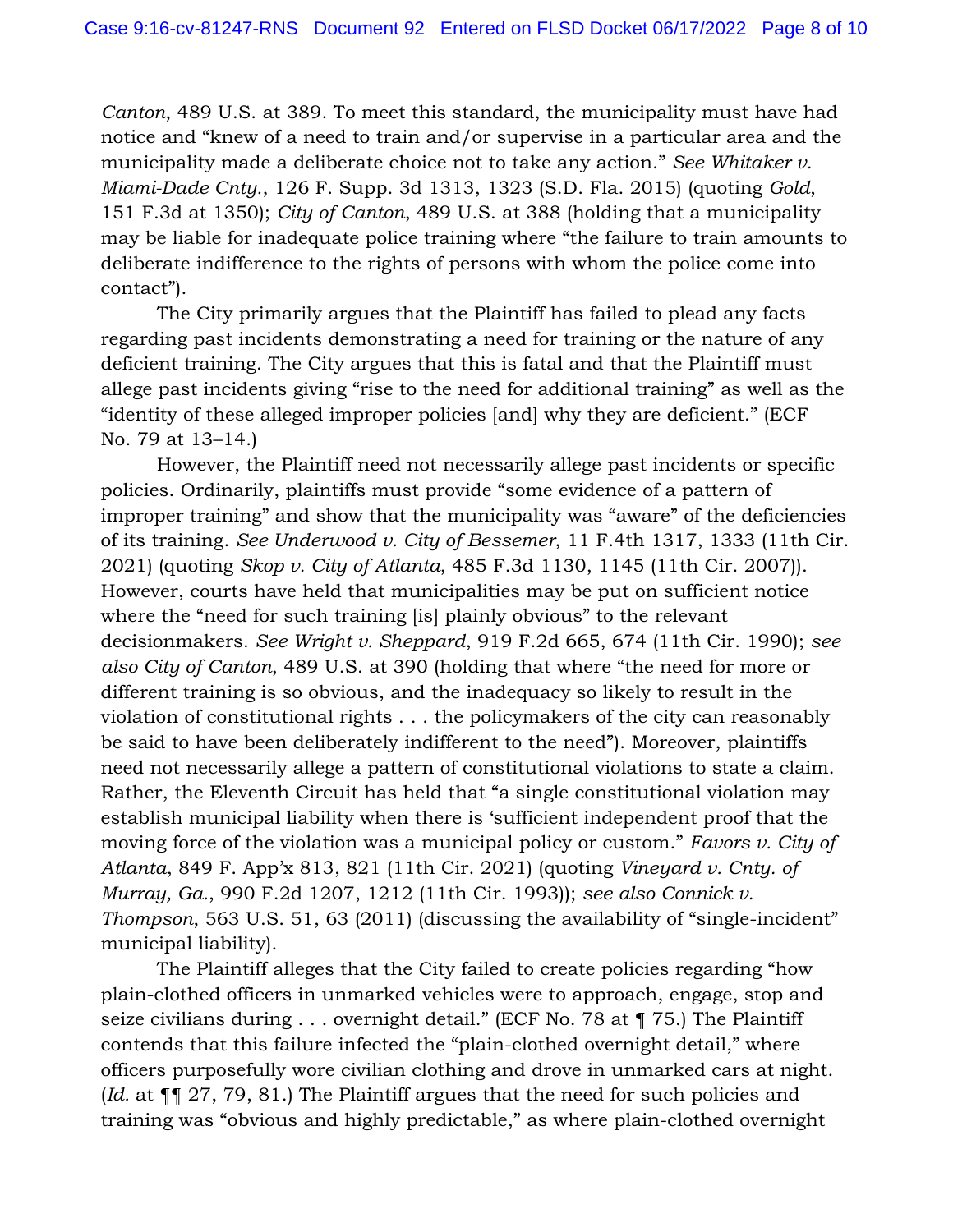officers in large, unmarked white vans with blacked-out windows stop civilians in the middle of the night, confrontations are "likely to escalate." (*Id.* at ¶¶ 80–81.)

The Court finds that the Plaintiff has stated a claim for municipal liability. While the Plaintiff does not allege a pattern of constitutional violations, the Plaintiff pleads that the City failed to train officers on plain-clothed overnight detail and that the need for such training was obvious. (ECF No. 78 at ¶¶ 80–81.) Courts across the country have recognized the danger inherent in plain-clothed officers effecting stops without identifying themselves as police. *See Brown v. Gray*, 227 F.3d 1278, 1286 (10th Cir. 2000) (noting that the officer "inappropriately escalated the violence level" as he was not in uniform, was not in a marked patrol car, was unable to call for back-up, and did not "adequately identify himself as a police officer"); *see also Doornbos v. City of Chicago*, 868 F.3d 572, 583 (7th Cir. 2017) ("Although some unusual circumstances may justify an officer's failure to identify himself in rare cases, it is generally not reasonable for a plainclothes officer to fail to identify himself when conducting a stop."); *Ayers v. Harrison*, 650 F. App'x 709, 715 (11th Cir. 2016) (holding that an officer used unconstitutional force when he approached in plain-clothes in an unmarked SUV, blocked the decedent's car, failed to identify himself as law enforcement, and fired his weapon). Moreover, courts widely recognize that isolated stops at night are inherently dangerous. *See Giddens v. Brooks Cnty., Ga.*, No. 21-11755, 2022 WL 836273, at \*5 (11th Cir. Mar. 21, 2022) (noting that a "traffic stop [that] occurred at night in an isolated location" is an "objectively dangerous" situation); *United States v. Brown*, 273 F.3d 747, 748 (7th Cir. 2001) (noting that a "stop by a lone officer at night is even more dangerous") (emphasis omitted).

Combine these two inherently dangerous situations—plain-clothed officers without any visible indication that they are law enforcement on overnight detail and the need for training, at the pleading stage, is plausibly "so obvious, and the inadequacy so likely to result in the violation of constitutional rights." *See Underwood*, 11 F.4th at 1333 (quoting *City of Canton*, 489 U.S. at 390). Therefore, as the need for such training was obvious, at this stage the relevant "policymakers of the [C]ity can reasonably be said to have been deliberately indifferent to the need" for such training. *See City of Canton*, 489 U.S. at 390. Therefore, for the reasons above, the Court finds that the Plaintiff has plausibly alleged an "unofficial custom or practice shown through the repeated acts of a final policymaker for the county." *See Grech*, 335 F.3d at 1329.

#### *3. Caused the Violation*

Last, as discussed above, a claim under section 1983 for municipal liability must establish that the municipality's policy or custom caused the constitutional violation. *See McDowell*, 392 F.3d at 1289. The Plaintiff alleges here that the